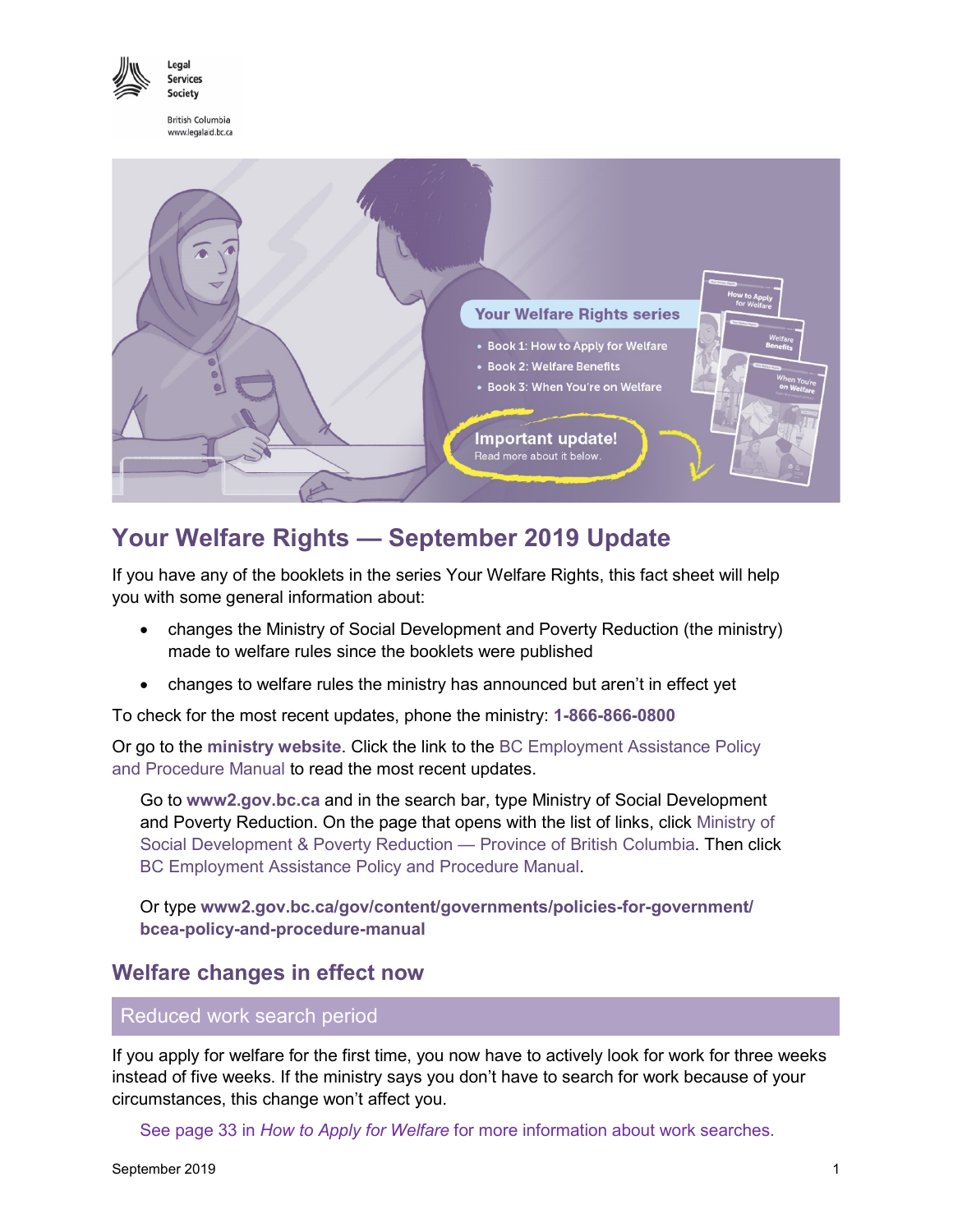## Increase in welfare support rates

Income assistance, disability assistance (PWD), Person with Persistent Multiple Barriers (PPMB) benefits, and hardship assistance support rates increased by \$50 for a single person or single-parent family, and \$100 for a couple or two-parent family.

## **Sample of new monthly rates (maximum shelter and support)**

|                        | Income<br>assistance | <b>PWD</b>            | <b>PPMB</b> |
|------------------------|----------------------|-----------------------|-------------|
| Single person under 65 | $\parallel$ \$760.00 | $$1,183.42$ $$807.92$ |             |

Go to the [rate tables](https://www2.gov.bc.ca/gov/content/governments/policies-for-government/bcea-policy-and-procedure-manual/bc-employment-and-assistance-rate-tables) on the ministry website (see page 1) for more details.

## Increase in the room and board rate if you live with a family member

Before the ministry changed this rule, if you were living with a parent or adult child and paid them room and board, the ministry paid you only monthly support benefits — you didn't get shelter (housing) benefits. Now, the ministry pays up to the maximum shelter and support amount, as in any other room and board situation. This usually means the ministry pays your family member the room and board amount, and you and your spouse (if you live together) each get \$60 a month, and your dependent children each get \$40 a month.

### Increase in the non-exempt asset limit for income assistance and PPMB benefits

| Single person under 65     | Asset limit was \$2,000 | Asset limit is now \$5,000  |
|----------------------------|-------------------------|-----------------------------|
| Family unit of two or more | Asset limit was \$4,000 | Asset limit is now \$10,000 |

### See page 20 in *[How to Apply for Welfare](https://api.lss.bc.ca/resources/pdfs/pubs/How-to-Apply-for-Welfare-eng.pdf)* for more information about asset rules.

## Increase in the asset exemption for vehicles

The \$10,000 limit on the value of a car you own and use for daily transportation no longer applies. Now the value of your car doesn't affect whether you qualify for welfare.

## Changes to the moving supplement

You can now get help with moving costs for a move anywhere in BC, instead of just in a municipality or to a neighbouring municipality. Also, you can get the moving supplement if you're forced to leave your rented home for more reasons than before. Generally, you must ask the ministry to pay for your moving costs before you move. But now you can get help with moving costs after you move if the ministry agrees your circumstances meant you couldn't get pre-approval; for example, if your family left an abusive situation and had to move quickly, or the ministry couldn't pre-approve your expenses in time for your move date.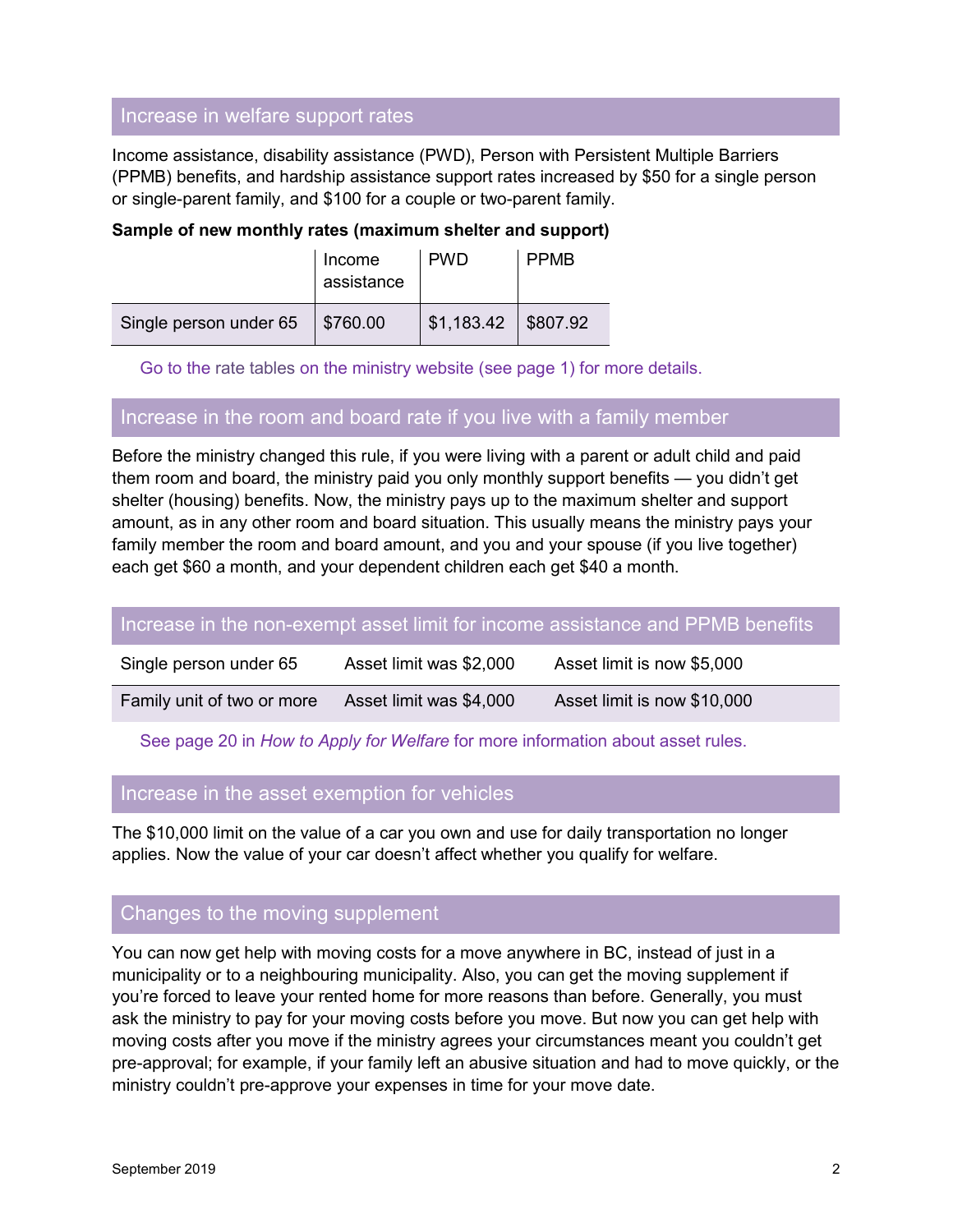## Changes to criteria (how you qualify) for the PPMB designation

The following changes have been made to how you qualify for the PPMB designation:

- You no longer have to be on welfare for 12 months before you apply for the PPMB designation. You can now apply for the PPMB designation at any time.
- If you have an addiction, your addiction now counts as a health condition.
- Your health condition must *seriously impede* your ability to search for, accept, or continue in employment. Seriously impede means your health condition stops you from working in any job that would allow you to get off welfare.
- You must also have at least one additional barrier from the following list:
	- $\circ$  experience family violence or have experienced family violence in the past six months
	- $\circ$  are homeless or have been homeless in the past 12 months
	- o have less than a Grade 12 education
	- o need English language skills training
	- o don't have basic skills for employment
	- o have a criminal record
	- $\circ$  have used emergency health services, mental health service, or addiction services multiple times in the past 12 months
	- o are a recent Convention refugee (in the last 24 months) or a refugee claimant
	- $\circ$  are a former child in care (Ministry of Children and Family Development or similar Canadian jurisdiction)
	- $\circ$  have other severe barriers to employment listed on your application

One of these professionals can now fill out your PPMB application form:

- 
- 
- medical practitioner chiropractor registered psychologist
- 
- nurse practitioner cocupational therapist school psychologist
- registered nurse registered social worker registered clinical counsellor
- $*$  registered psychiatric nurse  $*$  physical therapist

See pages 12 and 46 in *[How to Apply for Welfare](https://api.lss.bc.ca/resources/pdfs/pubs/How-to-Apply-for-Welfare-eng.pdf)* for more information about how to apply for the PPMB designation and PPMB benefits.

## Change to get special diet allowances

A registered dietitian can now help you apply for all diet supplements, short-term nutritional supplements, and infant formula. They can also fill out the Monthly Nutritional Supplement Application form for you.

See page 32 in *[Welfare Benefits](https://api.lss.bc.ca/resources/pdfs/pubs/Welfare-Benefits-eng.pdf)* for more information about special diet allowances.